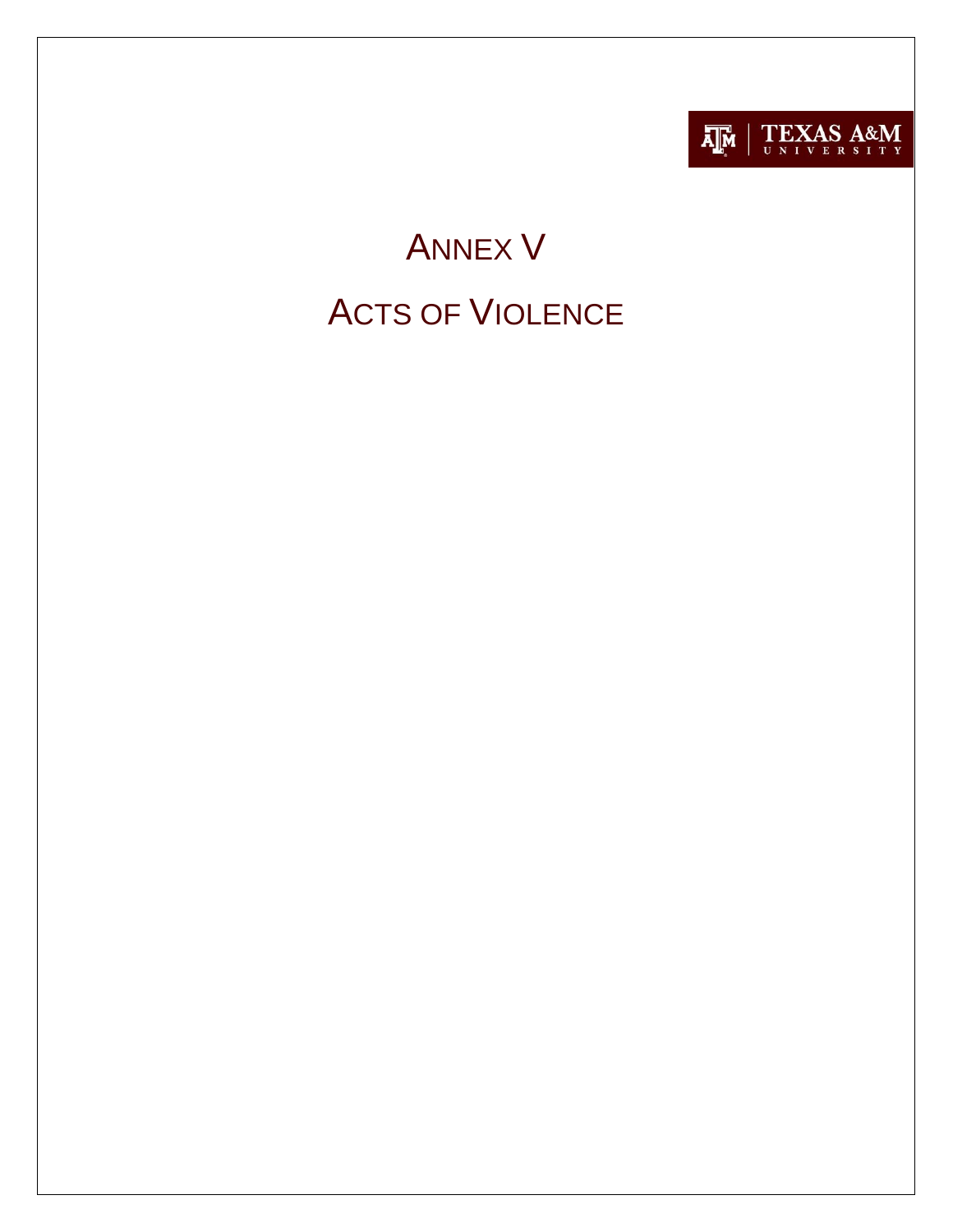#### <span id="page-1-0"></span>**PROMULGATION STATEMENT**

Annex V: Acts of Violence, and contents within, is a guide to how the University conducts an emergency response specific to an act of violence. The Annex is written in support of the Texas A&M University (TAMU) Emergency Operations Plan (EOP) and shall be considered an interactive support document to the EOP.

#### <span id="page-1-1"></span>**APPROVAL AND IMPLEMENTATION**

The University's Associate Vice President for Safety and Security shall be responsible for annex oversight and coordination with applicable stakeholders. The annex is flexible in that part of the plan, or the entire plan, may be activated based on the specific emergency and decision by University senior leadership.

This Annex and its supporting contents, are hereby approved, supersedes all previous editions, and effective immediately upon the signing of all signature authorities noted below.

Approved:  $\Box$ 

Christopher M. Meyer, Associate Vice President Office of Safety and Security Texas A&M University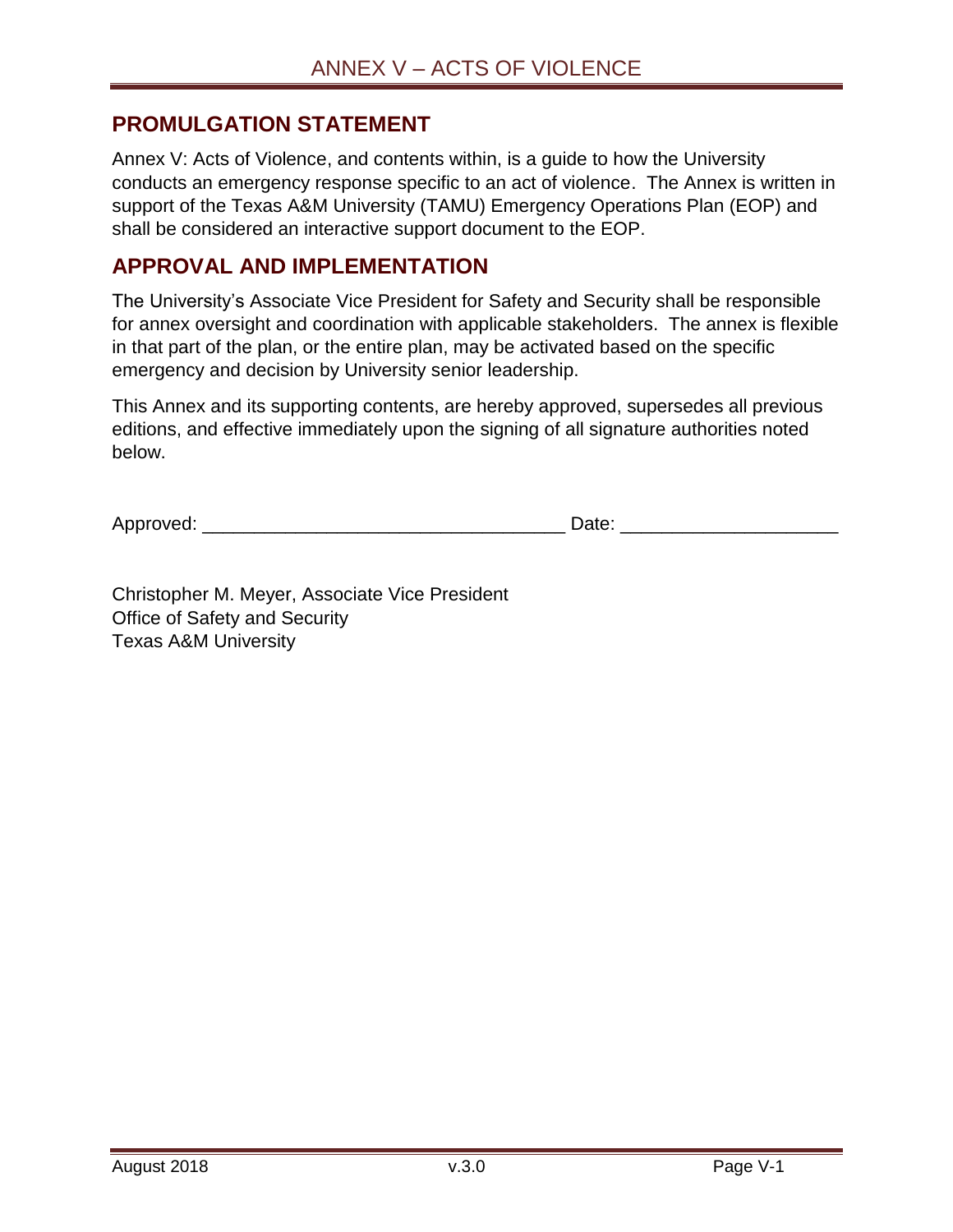## <span id="page-2-0"></span>**TABLE OF CONTENTS**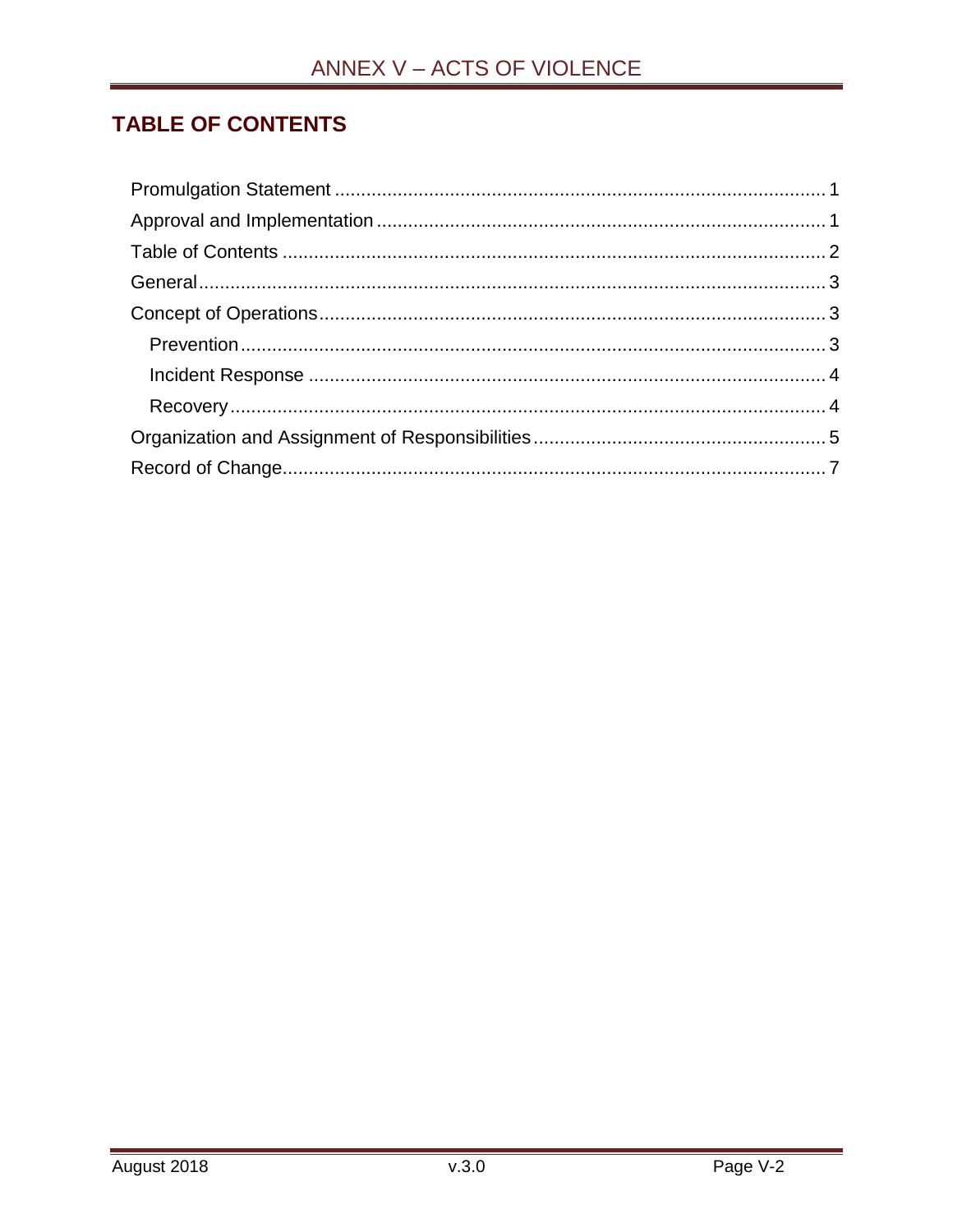This annex outlines additional operational concepts and procedures specific to Texas A&M University as otherwise not stated in Annex V: Terrorism of the Brazos County Interjurisdictional Emergency Management Plan.

## <span id="page-3-0"></span>**GENERAL**

The threat associated with acts of violence and most notably an active shooter on campus presents an immediate danger to students, faculty, staff and visitors of Texas A&M University (TAMU). When these life threatening incidents occur, they will require specific and immediate response actions in order to stop the attack, minimize injuries and loss of life, and begin recovery efforts.

The Acts of Violence Annex reflects and incorporates the primary goal of the University to protect lives, preserve property, and provide for the resumption of essential services and normal activities as soon as possible. Implementation of this Annex as a response to acts of violence incidents involves making management and executive decisions during emergencies which may affect campus operations, schedules and work assignments in the campus community. This annex applies to all University-sponsored incidents on campus and all public or private University-sanctioned activities on University property.

## <span id="page-3-1"></span>**CONCEPT OF OPERATIONS**

Acts of violence include, but are not limited to, the following: an active shooter incident, explosive incident or bomb threat, barricaded subject, or armed intruder. The University Police Department is the primary law enforcement agency of jurisdiction for acts of violence on the College Station campus and will respond in accordance to University Police procedures.

#### <span id="page-3-2"></span>Prevention

Texas A&M University's behavioral assessment team is known as the Special Situations Team. Under the purview of the Division of Student Affairs, their charge is to assess circumstances, enhance communication, and initiate appropriate response to specific behavioral problems that may involve threats to the safety and security of the University.

The Special Situations Team is comprised of a variety of members to include general counsel, student health services, student counseling services, disability services, human resources, faculty representatives, student affairs representatives, and university police. The team is **not** an emergency response group and meets as needed depending on the reported circumstances.

The Tell Somebody Campaign and website is the reporting mechanism for the campus community to notify the Special Situations Team in a confidential manner persons exhibiting concerning behavior. This is **not** a system to be used for reporting emergencies. Emergencies should be reported immediately by calling 911.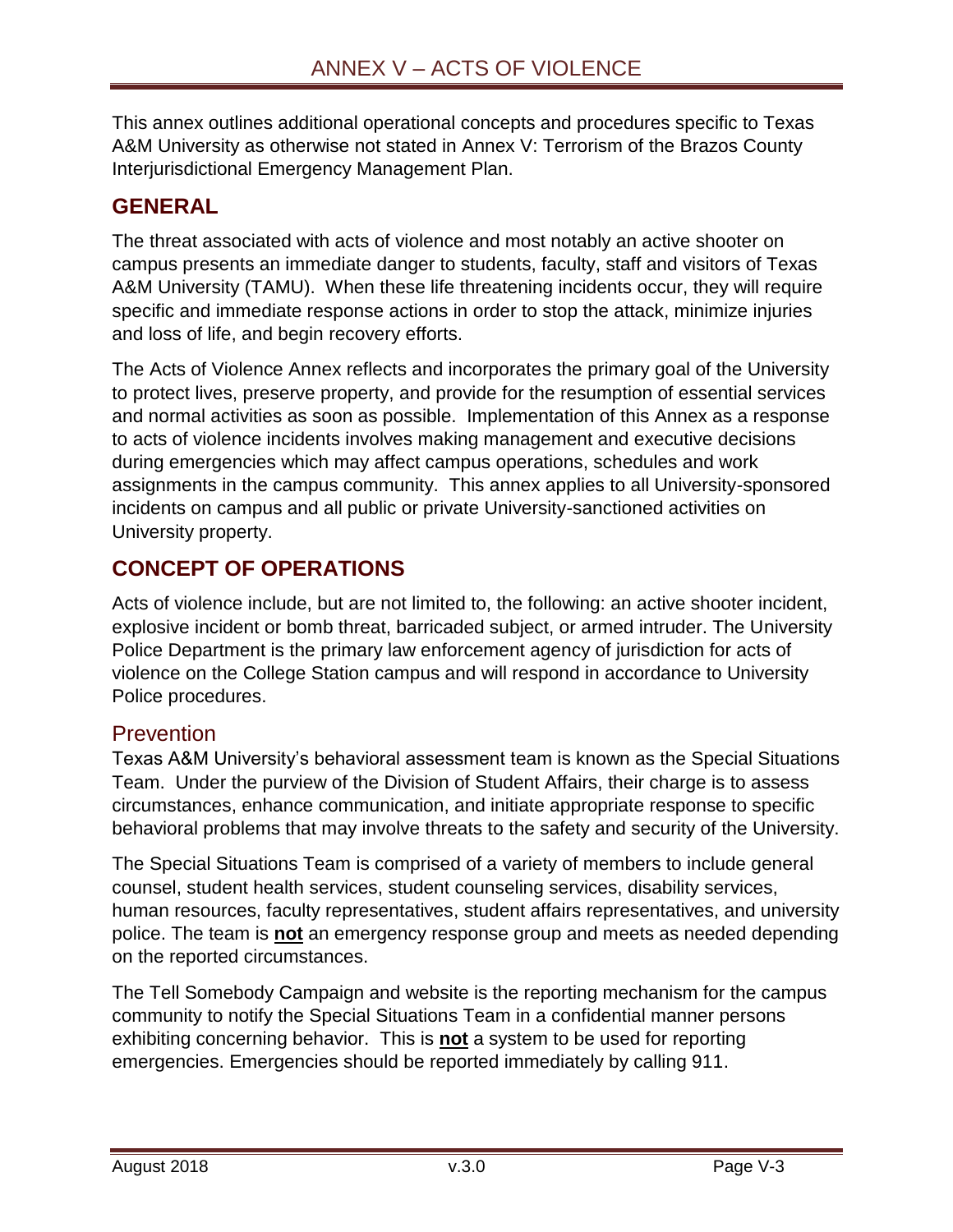#### <span id="page-4-0"></span>Incident Response

University Police is responsible for on-scene incident management of all tactical response and rescue operations. The Incident Commander may choose to establish a Unified Command dependent on the circumstances of the incident.

If the situation exceeds the response capability of the University Police, mutual aid may be requested from the following local, state, and federal law enforcement agencies:

- College Station Police Department
- Bryan Police Department
- Brazos County Sheriff's Department
- Brazos County Constables
- Texas Department of Public Safety
- Federal Bureau of Investigation/Joint Terrorism Task Force

Depending on the duration and circumstances of an act of violence, the Incident Commander, the Associate Vice President for Safety and Security or the President may activate the CEOC to provide centralized coordination and communications, organize public information services, establish a family assistance center, and facilitate resource requests to support on-scene tactical response.

The Incident Commander and university administration should consider the following:

- Frequency and content of notifications and warnings
- Interoperable communications with outside agencies
- Emergency public information to include:
	- o Frequency of media releases and press conferences
	- o On-site media management
- Activation of university call centers
- Traffic management, including alternate bus operations
- Perimeter control and building security
- Mass casualty and mass fatality management

#### <span id="page-4-1"></span>Recovery

Recovery from an act of violence incident involves not only repairs to physical facilities and infrastructure (See Annex J: Institutional Continuity Plan). University administration should consider the following: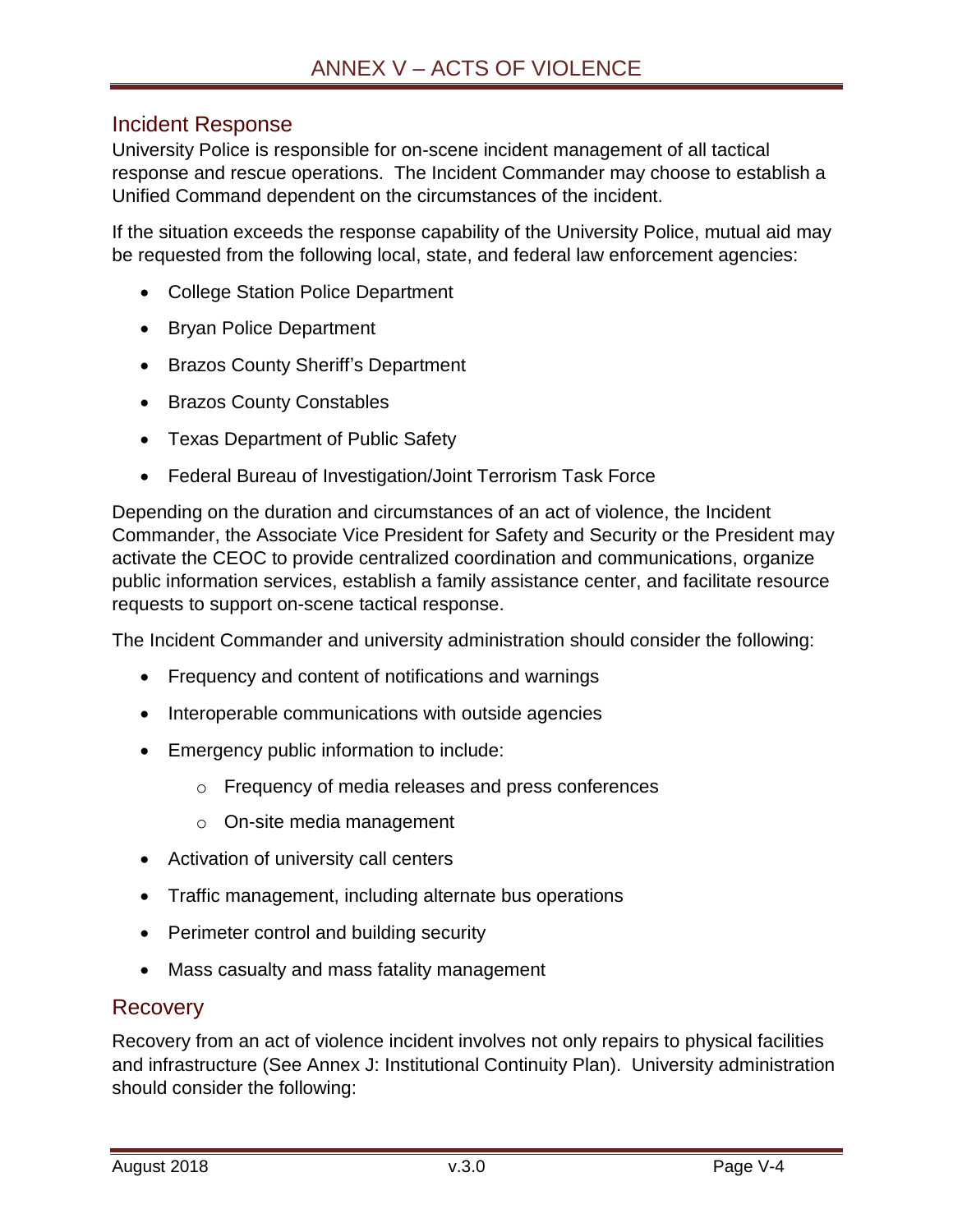- Crime scene investigations
- Interruption or disruption of critical infrastructure
- Mental health and crisis counseling for first responders, students, faculty, and staff
- Resumption of teaching and research
- Memorial services

### <span id="page-5-0"></span>**ORGANIZATION AND ASSIGNMENT OF RESPONSIBILITIES**

University Police Department

- Mitigate threat and save lives
- Establish an Incident Command Post and Staging Area (as needed)
- Provide incident scene control and security
- Coordinate tactical communications
- Ensure emergency notifications are timely and accurate
- Approve public information releases
- Coordinate with supporting agencies

University EMS

- Provide medical support and resources
- Coordinate medical response with the CEOC and local hospitals

Facilities Services/SSC Service Solutions

- Provide building and facility plans as requested to support law enforcement response
- Supports response of various departments with a departmental communications center
- Provide equipment and personnel as requested
- Provides support in custodial/remediation/clean-up in the recovery process

Utilities & Energy Services

• Provide access to utility shut offs as requested by law enforcement

Transportation Services

Provide traffic management and pedestrian control support to law enforcement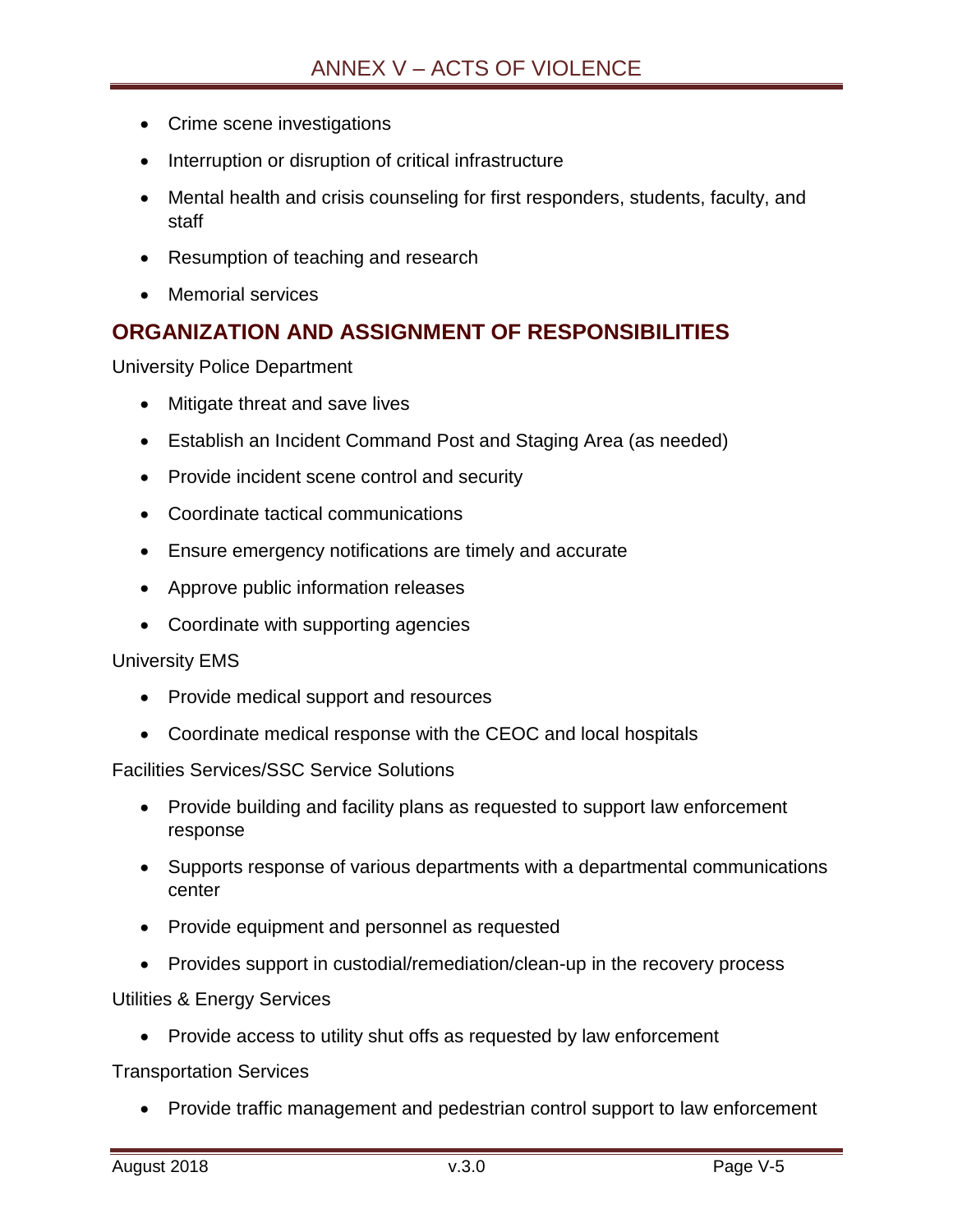- Provide mass transit capacity to the University community
- Provide additional support with communications and manpower as needed

Division of Student Affairs

- Provide counseling and crisis intervention services for students
- Provide support for family assistance center, as needed
- Assist with relocation of on-campus residents, as needed
- Assist law enforcement with accessing emergency contacts and next of kin information

Human Resources

- Provide counseling and crisis intervention services for affected staff and faculty
- Assist law enforcement with accessing emergency contacts and next of kin information
- Provide support for family assistance center, as needed

Marketing and Communications

- Serve as the primary point of contact for news media
- Manage the Joint Information Center and all press conferences
- Update appropriate websites and maintain the university's social media (e.g., Facebook, Twitter)